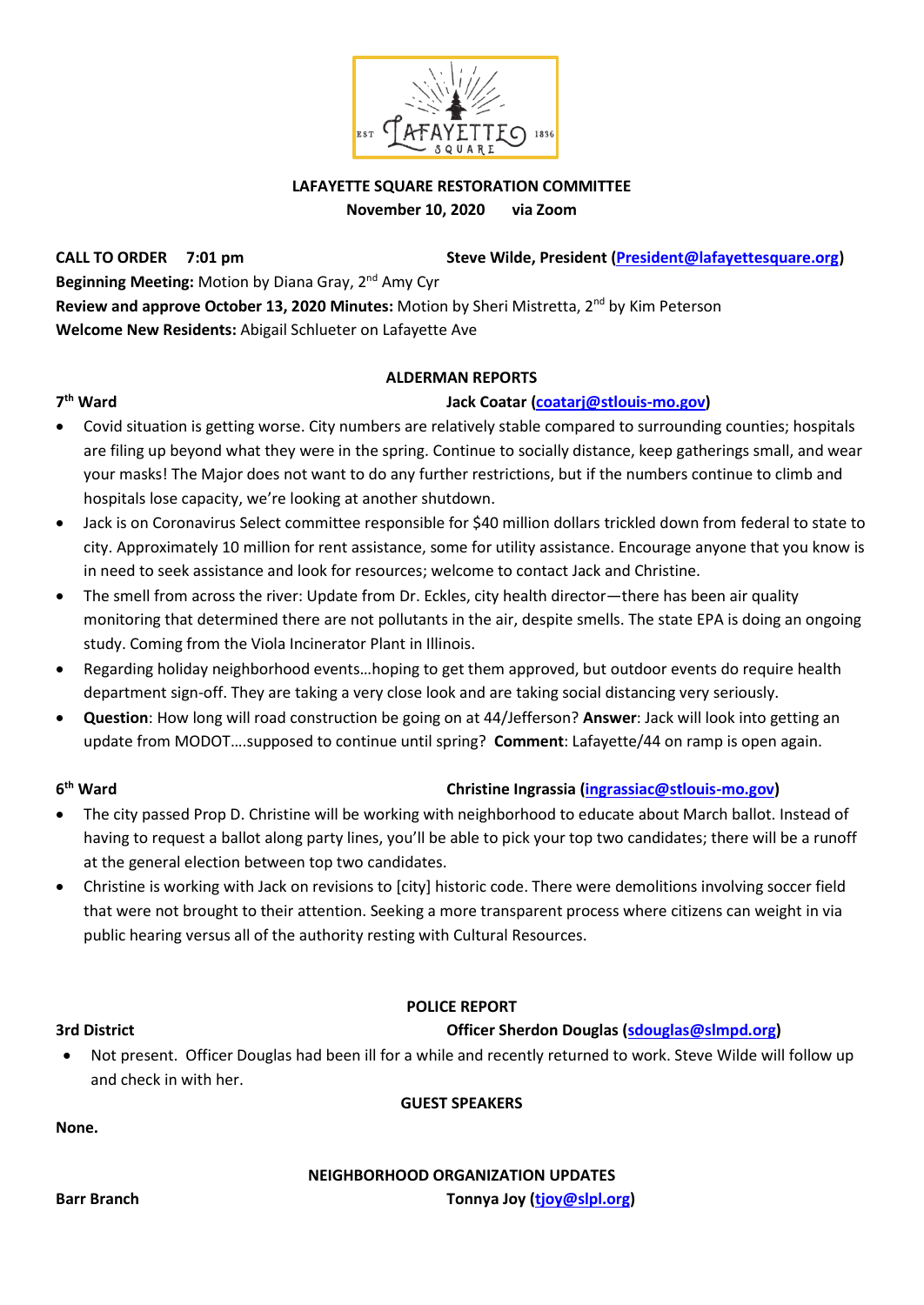### **Call Buffington [\(grbuff@gmail.com\)](mailto:grbuff@gmail.com) Lafayette Preparatory Academy Gail Buffington (grbuff@gmail.com)**

The school has been working on how to best address Covid concerns, what the school will be doing in  $3<sup>rd</sup>$ quarter. Still trying to meet community needs for food, diapers, etc. 3<sup>rd</sup> Tuesday of the month is drop-off day for groceries, toiletries/personal care, etc. from 8am-4pm at front office walk-up window.

# Lafayette Park Conservancy (LPC) Michael Bushur

- Not present/no updates.
- **<http://lafayettepark.org/>**

# **Lafayette Square Arts Council Donna Korando [\(acls@lafayettesquare.org\)](mailto:acls@lafayettesquare.org)**

- Contacting bands in the hope of having concerts next summer; contracts will have a clause for Covid
- Anyone with ideas of arts projects that the arts council can do for families, please e-mail [acls@lafayettesquare.org](mailto:acls@lafayettesquare.org)
- <https://lafayettesquare.org/community/arts-council-of-lafayette-square/>

### **NEW AND ON-GOING BUSINESS**

# **House Tour Update Jill Peckinpaugh [\(jill.peckinpaugh@sbcglobal.net\)](mailto:jill.peckinpaugh@sbcglobal.net)**

- The plan is to get together on December 5 for neighborhood festivities; contingent on getting permits. The main reason to get together is that the production company will be filming that evening for marketing for next year's virtual house tour and many other avenues. Enthusiasm needs to be tempered by safety concerns. →Updates forthcoming on specific schedule/components.
- *The big message is*: LIGHT UP YOUR HOUSES! (Even just candles in the windows!) Trying to get people involved on each street. The footage will include folks walking in the streets, enjoying the neighborhood, etc.
- **Question**: Is anyone working on a group buy of 120vac (C7 LED) electric window candles? Group buys tend to lower costs and brings about a common appearance. **Answer**: We do not intend to do a group purchase, but we will share information/resources. If anyone needs help ordering, installing, etc., we hope to have a volunteer to help.
- **Comment:** Holiday lights are part of so many cultures and religious; let's make sure to keep it inclusive and honor lighting up the darkness as a universal thread.

# **Strategic Plan Update Linda Weiner [\(linderweiner@gmail.com\)](mailto:linderweiner@gmail.com)**

- Strategic Plan Launch.: *SUNDAY, NOVEMBER 15 3-4:30PM*
- This virtual launch will provide a brief review, summarize feedback, respond to questions, and celebrate this community milestone. At that time, we will call for volunteers to join committees as we move to implement the Strategic Plan's goals and objectives over the next 5 years.
- To get involved, please review the following documents: Short Description of Strategic Plan, Member-At-Large Implementation Committee Application and/or the full draft of the Strategic Plan
- For lots more info, [click here.](https://lafayettesquare.org/lafayette-square-strategic-plan-update-and-another-chance-to-share-your-thoughts/?fbclid=IwAR1z2tRfi4WbBgSO09sL7nAHsJ5NZHUanlGJJN8l1Iueefqo0-G3JGmJF7s)

### **COMMITTEE REPORTS**

### **Treasurer's Report Sheri Mistretta [\(treasurer@lafayettesquare.org\)](mailto:treasurer@lafayettesquare.org)**

- Sheri is in the process of receiving documents from previous treasurer, Clark Affholder, who served for two years. He is working with Sheri on 990 right now, membership will receive through email in next few dates.
- We're in a lean time right now and being conservative and forward-0thinking. However, we have ~\$139K in the bank and are anticipating some exciting donor information!
- Excited to be part of new website; there will be a lot of specificity regarding donations. Transitioning to Stripe from Paypal.
- **Question**: Most companies that offer matching gifts, require a contact person…who is that person? Answer: On the new website, there will be the ability to select "matching gifts." Contact information will be right there for the treasurer.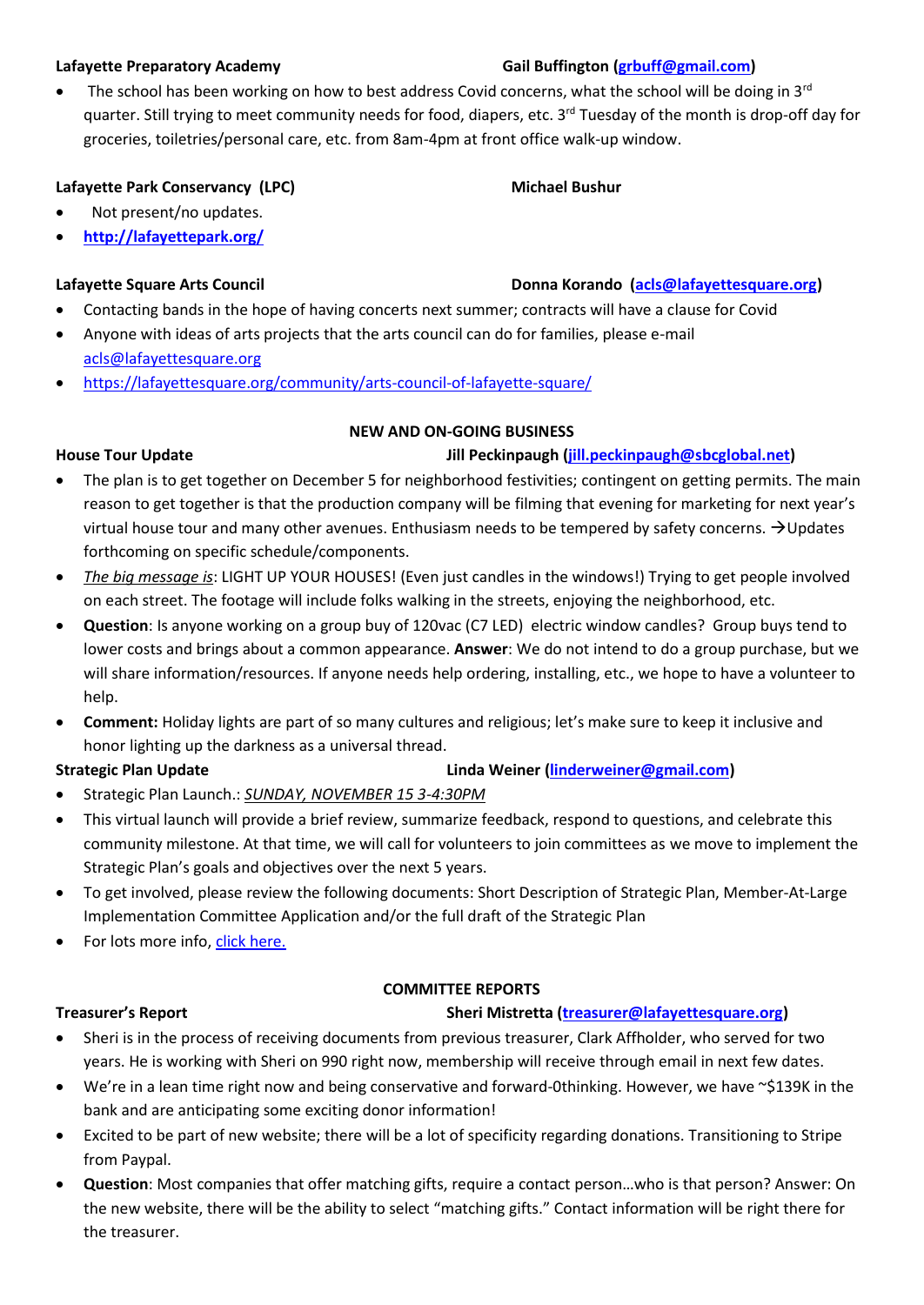### **Fundraising Sheri Mistretta [\(treasurer@lafayettesquare.org\)](mailto:treasurer@lafayettesquare.org)**

- Looking at getting matching gift initiatives. The hard work has been done by the Strategic Plan—groundwork has been laid! Look forward to connecting fundraising to initiatives.
- House tours have been 85% of our income. We've missed one…and will miss the next 2-3. Sheri and others are getting creative and putting many hours into complementing holiday tours with lasting fundraising alternatives.
- **Question**: When will new website be launched? **Answer**: In next 1-2 weeks! We're very close.
- **Question**: Do we have any new businesses moving into the Square in the near future? **Answer**: Sauce Magazine bought the building next to them; bottom floor will be rented to a law firm (associated with a resident in the square.) Old Stray Rescue building is having work done on it; not sure what he future is there.

### **Lafayette Sq Business Association (LSBA) Bethany Budde [\(bethany@sqwires.com\)](mailto:bethany@sqwires.com)**

- Not present.
- Steve Wilde: Local businesses are working with multiple committee heads and the president to brainstorm ways to contribute to the neighborhood.

### **Development Suzanne Sessions [\(suzanne.sessions.inc@gmail.com](mailto:suzanne.sessions.inc@gmail.com) )**

- Few things on the agenda; very few are coming forward with new projects right now**…**some window replacements
- Ground-breaking Ceremony for 2200 LaSalle in the Choteau Development is happening this week on 11/12.
- Phil Lamczyck has been recruiting folks to take photographs throughout the neighborhood that greatly assist in resources for historic models, creating a directory of homes. (Haven't done this since year 2000.) Have found several architectural students

### **Beautification Linda Weiner [\(linderweiner@gmail.com\)](mailto:linderweiner@gmail.com)**

• Thank you to many residents, and frequent neighborhood landscaper, Jake Corgan, and his team who worked on new medians on Lafayette—26 bushes were planted and lots of mulch!

# **Communication Committee Jeff Baird [\(communications@lafayetesquare.org\)](mailto:communications@lafayetesquare.org)**

- Not present.
- Steve Wilde: Jeff has been working tirelessly on getting the new website ready to go; wrapping up small details.

- **Membership Christina Ryan [\(membership@lafayettesquare.org\)](mailto:membership@lafayettesquare.org)**
- Currently at about ~250 household memberships as well as about 35 LSBA memberships.
- Halloween decoration contest was a grand success! So many thanks to Scott and Suzi Jones who started the tradition of—and funded and organized—the festival in the park for 12 years Feedback from many residents is that they enjoyed this year's approach as much or more than the park party, which tends to be families only. Trick or treating provided more intergenerational involvement and got more people than every before excited about decorating their homes and mingling with neighbors. We did a good job of distancing and wearing masks, too!

### **Capital Improvements Ian McCormack**

- Not present.
- Steve Wilde: It's a slower time of the year, and we've cut back on a lot of new projects this year.

- **Block Captains/Safety Glenn Eckert [\(glenneckert@gmail.com\)](mailto:glenneckert@gmail.com)**
- New camera has been installed at Park/Mississippi. We've purchased a high-def TV to serve as a monitor for the camera. This will be used to view footage of incidents and give us a chance to follow up on them. We'll be able to give the login to the RTCC (Real Time Crime Center) so that the police can login. look at recordings, and use in